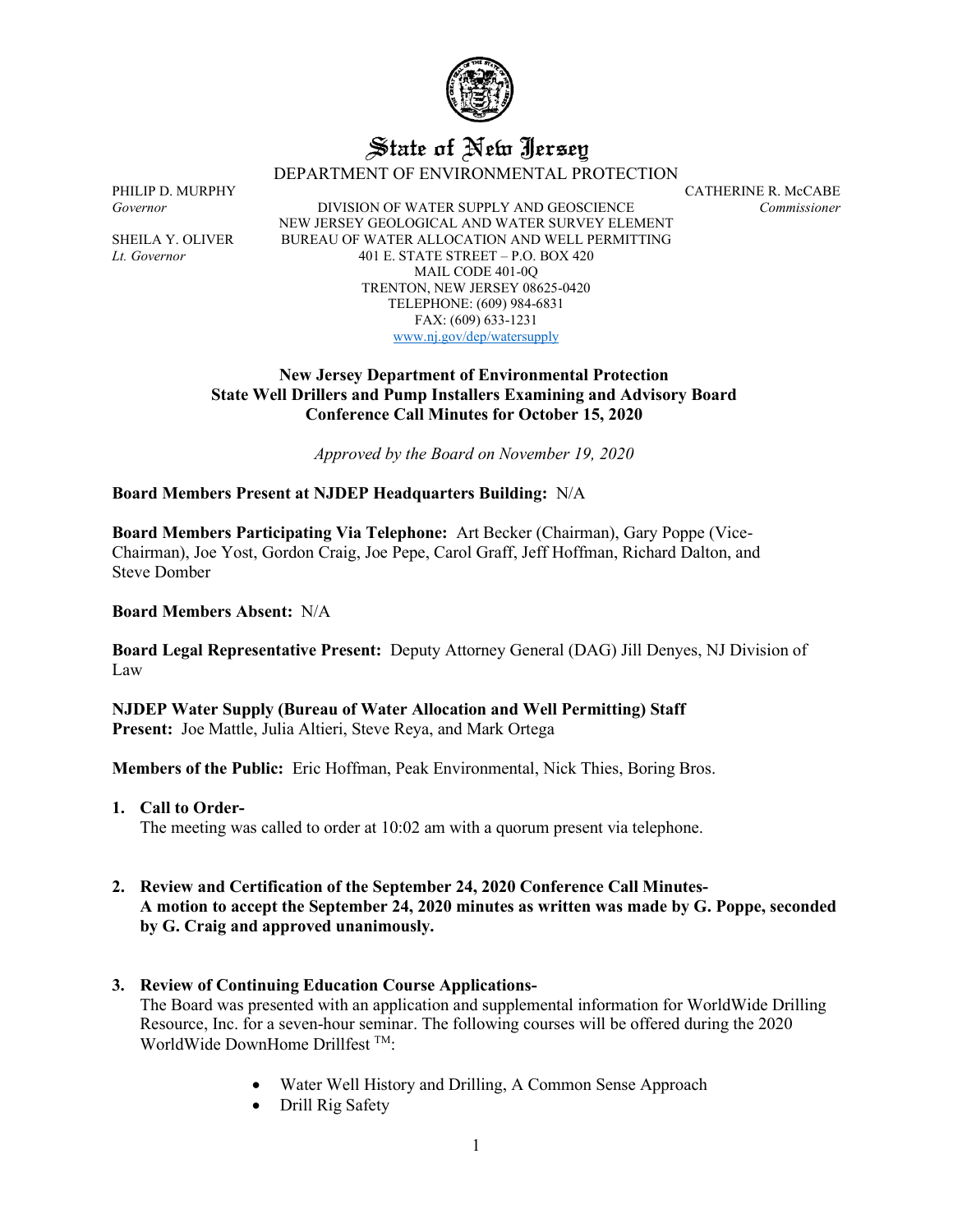- Mud Rotary-Based Advanced Drilling
- Drilling/Pump/Well Development Presentation and Discussion
- Drill Rig Maintenance
- Saving Money Pumping Groundwater
- The 12 Critical Traits for Sustained Profitable Business Growth

A. Becker asked the Board members if they had any comments on this seminar. S. Domber said that he did not believe that "The 12 Critical Traits for Sustained Profitable Business Growth" course should be counted for credit. G. Craig disagreed and reiterated his belief that business courses are of great importance for well drillers and pump installers. The Board members took a vote on all the courses except for "The 12 Critical Traits for Sustained Profitable Business Growth", which they voted on separately. The Board members agreed that the six other course offerings were relevant to the NJ well drilling and pump industry and that continuing education points (CEPs) should be approved for the requested amount.

## **S. Domber made a motion to approve all courses proposed for the 2020 WorldWide DownHome Drillfest TM, except for "The 12 Critical Traits for Sustained Profitable Business Growth". This motion was seconded by J. Hoffman and approved unanimously.**

**G. Craig made a motion to approve "The 12 Critical Traits for Sustained Profitable Business Growth". The motion was seconded by G. Poppe. The motion was opposed by J. Yost, S. Domber, R. Dalton, J. Hoffman, and C. Graff. The motion did not pass so "The 12 Critical Traits for Sustained Profitable Business Growth" was not recommended for approval.**

S. Reya brought to the Board's attention that they had a tie vote during the September 24, 2020 Board meeting for one of the National Ground Water Association (NGWA) online courses. The tie vote was for the NGWA University course, "How to Build a Better Business and Then Sell it for a Profit". A. Becker asked the Board for another vote since all Board members were present.

**G. Poppe made a motion to approve "How to Build a Better Business and Then Sell it for a Profit". The motion was seconded by G. Craig. C. Graff, J. Pepe and A. Becker voted in favor of the motion. It was opposed by J. Yost, J. Hoffman, S. Domber, and R. Dalton. The motion passed (five to four).**

## **4. Request for Reinstatement of License and Allowance for "late" Continuing Education Points (CEPs)-**

S. Reya informed the Board that Mr. Dennis Gaughan recently notified the Department that he was unable to obtain his CEPs due to medical issues that he experienced during the licensing cycle. Board members were provided with an email, dated September 29, 2020, from Mr. Gaughan in which he stated that he had health issues that prevented him from obtaining the regulatory requirement that he obtain CEPs by March 31, 2020 in order for him to be eligible for license renewal. G. Craig said that licensees had a long time to obtain their seven CEPs and it was not clear why he was unable to do so. C. Graff asked if there was any additional information available and asked if Mr. Gaughan was drilling during that time. J. Yost asked about the availability of online courses that he could have completed from home even if he was not well enough to attend in-person classes. M. Ortega said that the International School of Well Drilling and All Star Training course were available in the middle of 2019.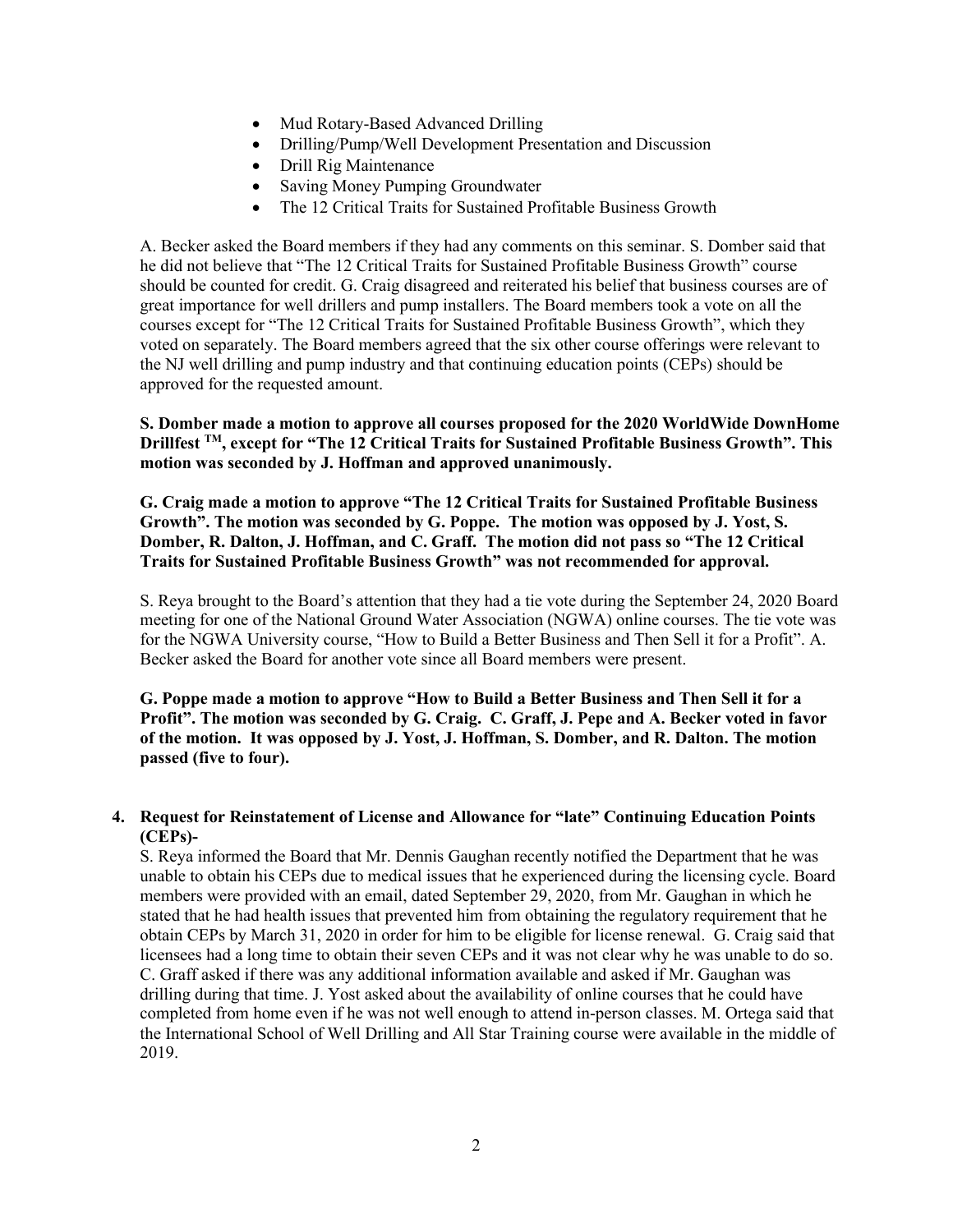A. Becker asked for the Department to reach out to Mr. Gaughan for some additional information since his email did not include any specific dates, thus it was not possible for the Board to evaluate his requests for special consideration in requesting a waiver from the CEP requirement prescribed in N.J.A.C. 7:9D-1. He asked DAG J. Denyes to assist the Department in requesting further information to avoid violations of the Health Insurance Portability and Accountability Act.

#### **5. Discussion of Well Driller Oversight Activities-**

A. introduced Mr. Nick Thies, President of Boring Bros and a journeyman well driller. Mr. Thies had referenced an ongoing Department enforcement issue involving an out-of-state company allegedly performing illegal soil boring activities. Mr. Thies was contracted to be on site for the proper decommissioning of these soil borings as there was an unlicensed well driller who drilled and improperly abandoned the 100 ft. borings without permits. Mr. Thies expressed his concerns about allowing contractors who are not licensed in New Jersey to perform work in New Jersey under the oversight of a New Jersey licensed well driller as he believes it subverts licensing requirements and the intent of NJ regulations. He discussed his encounters with out-of-state drillers who are unfamiliar with the laws in New Jersey and sometimes do not know how to operate a drill rig.

A. Becker asked the Board members for their comments on what Mr. Thies had just discussed. R. Dalton referenced a site where 3000-foot cores were needed, and no New Jersey licensed well drillers had the experience or technology to accomplish this task. He noted that there is sometimes a need for techniques and technology that are not immediately available in the State. J. Yost said that he brought this issues up a few years ago and he believed that contractors should be licensed. Mr. Thies suggested that these companies take out special permits if they will be doing this work but that it should be reviewed on a case by case basis. A. Becker said that the procedure of subcontracting services is universal throughout the United States and would require a statue change as current rules allow for a licensed driller/pump installer to oversee work performed under their license. He noted that it would be very difficult to pass a law saying that you cannot subcontract out to another company. G. Poppe also noted that if a company is not conducting work in full accordance with NJ rules, it is the licensed driller's responsibility to either ensure that they are or put an end to the job. Therefore, the license requirements are effective because it is incumbent on the licensee to ensure that the rules are followed since that licensee is ultimately responsible for the work performed.

Mr. Thies reiterated that he frequently sees out-of-state companies drilling wells without the supervision of a New Jersey licensed well driller or pump installer of the proper class. A. Becker asked Mr. Thies to report this activity to the Department immediately if he witnesses something. He praised the Department for their swift action when a complaint is filed.

A. Becker expressed this thanks to Mr. Thies for bringing this to their attention and spending time with the Board.

G. Poppe, J. Pepe, and Mr. Thies departed the call at 10:42 am. A quorum was still present.

## **6. Status of N.J.A.C. 7:9D Rule Proposal-**

S. Reya informed the Board that the rule proposal containing the necessary updates that have been discussed over the past few years will be published in the New Jersey Register on October 19, 2020. All Board members will be emailed on the morning of Monday, October 19, 2020 with more information about the public comment period and how they can view and comment on the rule proposal. All individuals on the Well Permitting Section's email distribution list will also be emailed this information.